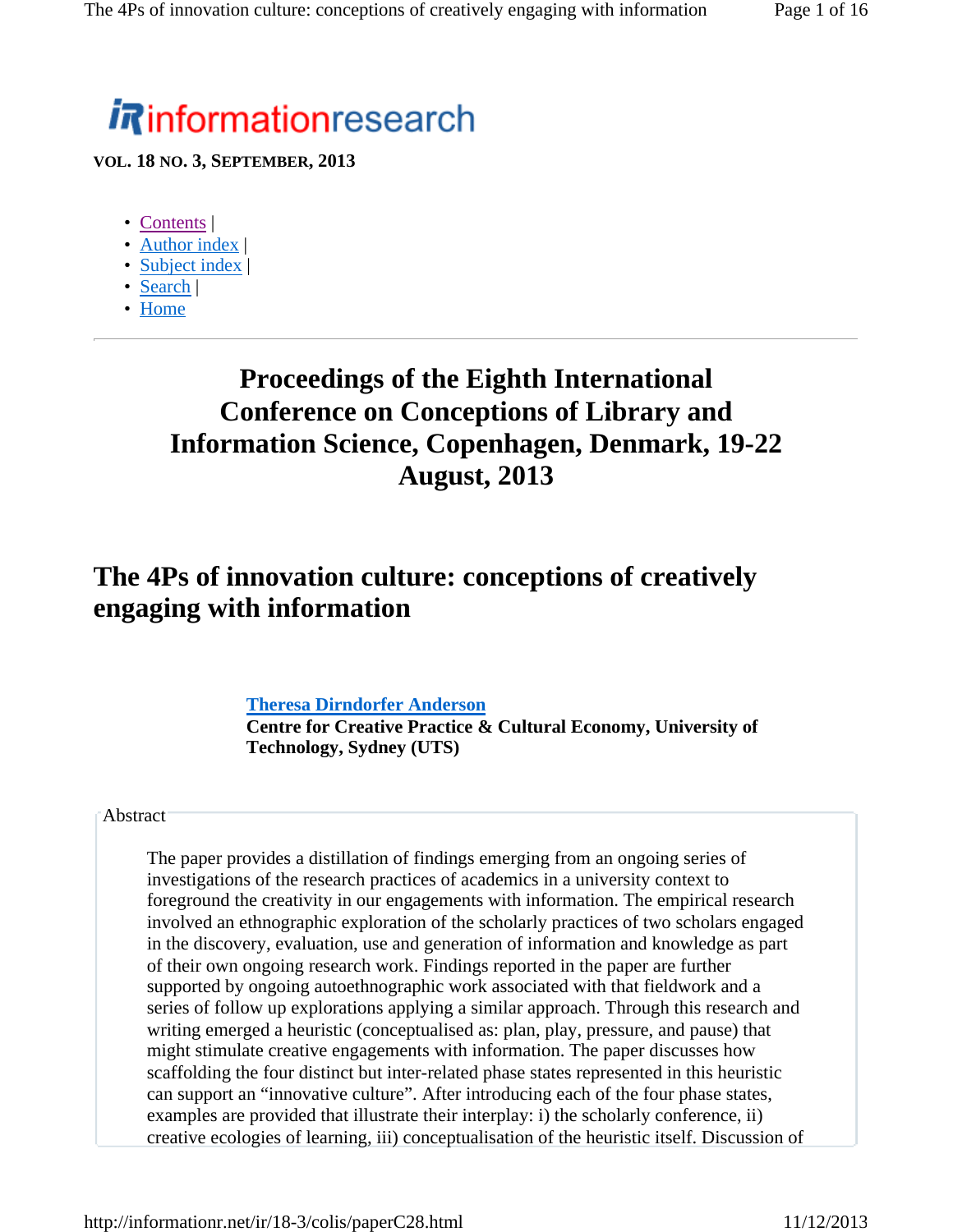the acute challenges associated with balancing these four states is followed by a call to broaden our conception of information and to engage more comprehensively with its potential as a catalyst for creative capacities. Active advocacy for systemic changes is required to expand our opportunities for nurturing creativity and innovation in all sectors of society.

**CHANGE FONT**

# **Introduction**

The exploration discussed in this paper begins with a question: where do ideas come from? Where, for instance, do the creative insights emerge that inspire us as scholars or as advocates for client communities we hope to support through our work? The heuristic is an attempt at responding to such questions. It is drawn from meta-level analysis of findings from an ongoing series of investigations of the research practices of academics in a university context, intended to foreground the creativity in our engagements with information. This ethnographic work (some of which has been reported in Anderson, (2000, 2005, 2006, 2010) forms the basis for a proposed heuristic intended to stimulate more creative information practices that have been conceptualised as: plan, play, pressure, and pause. Our engagements with information figure in each of these four phase states (the 4Ps), but they are engagements that require different (and often dynamic) degrees of nurturing. After introducing each of the phase states, three examples will be discussed that illustrate their interplay. The final section will discuss acute challenges associated with finding the right balance of these four phase states in localised contexts. The paper asserts that scaffolding the four distinct but inter-related phase states represented in this heuristic can support an innovative culture by making us more minded about these relationships.

# **Research background**

The heuristic presented in this paper extends ideas discussed in earlier works (see for instance Anderson,  $2010 \& 2011$ ) about ways our engagements with information can enable or constrain creativity. The empirical research from which it has emerged involved an ethnographic exploration of the scholarly practices of two scholars engaged in the discovery, evaluation, use and generation of information and knowledge as part of their own ongoing research work.

A naturalistic framework was applied, drawing on the work of Lincoln and Guba (1985), Denzin (2000), and Erlandson et al.(1993) with extensive material collected during two years of fieldwork. When engaging with the informants in the field, two broad questions initiated discussions:

"What are you looking for?" and "How do you know when you have found it?"

Discussions with the informants and observation of their practices moved on from these questions in directions determined by their responses and the research activities they were undertaking at the time. Engaging with these interpretive processes from within the informants' worlds meant allowing them to drive the circumstances and the manner in which their information and scholarly practices were examined, observing what they did, and listening to their explanations of their actions. Discussions and observations in the course of their search and research activities were recorded using audio and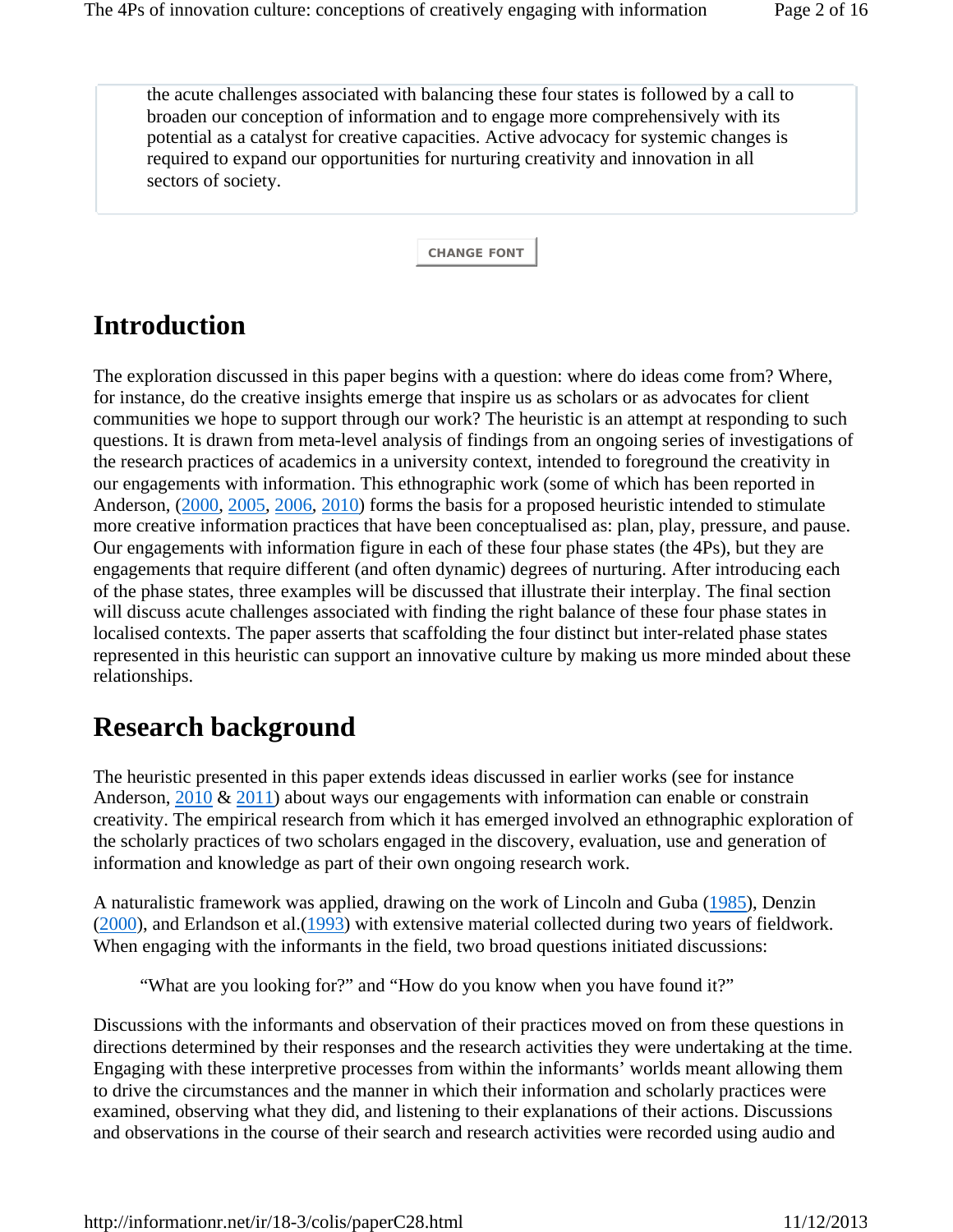video tools. Working with layered transcriptions of document-by-document discussions, conversations and interviews with them contributed to a portrayal of research as a creative practice.

The heuristic presented in this paper is further supported by ongoing autoethnographic work associated with that fieldwork and a series of follow up explorations applying a similar approach to the inquiry. This ongoing autoethnographic writing about the experience of being an academic (initiated during that early empirical research) has been incorporated into this analysis.

Autoethnography (the exclusive use of the self to produce research) as both a method and a text demonstrates the strength of storytelling as an analytical tool. However a researcher does not have to go so far as to craft a self-narrative in this fashion to benefit from the strengths of writing as analysis that are embodied so fully in autoethnography. The key is to be mindful of the action and the emotion surrounding an experience. Clandinin and Connelly (2000: 49-50) suggest that the researcher needs to think through the doing of narrative research by looking inward, outward, forward and backward.

For the research referred to in this paper, reflective writing along the lines of Richardson's (1997, 2000a, 2000b, 2001) "writing story" was used to clarify issues emerging from the ethnographic exploration of scholarly practice. Writing stories are used by researchers working in diverse disciplines to detail the process of conducting research and appear in styles ranging from narratives for organisational studies to intensely personal accounts of illness and grief (see for example: Bochner, 1997; Deutsch, 2004; Holt, 2003; Rhodes and Brown, 2005; Richardson, 2000c). The work presented here illustrates that this creative analytic approach has merit even in its tamest forms.

This journey with reflective writing as a form of analysis contributes meaningful insights into the worlds about which one is writing (a process discussed in a forthcoming paper). The findings presented here are the product of using insights gleaned from that reflective writing as analytical devices for re-interrogating the extensive ethnographic work gathered in the earlier project. The result is a fresh look at that longitudinal study of information engagements in the context of scholarly practice to better understand conditions that nurture creative insights in the midst of such practice.

## **The four Ps of innovation culture**

The four Ps (plan, play, pressure, and pause) are presented here as phase states critical for enabling creativity and innovation in a number of contexts. Modelled loosely on phases of physical states of matter (solid, liquid, gas/vapour, and plasma constituting everyday fundamental forms), the 4P heuristic is presented as a way of foregrounding engagements with information as creative enablers within and across each of these phase states. The "phase state" is a useful metaphor for imagining these engagements moving from one phase to another in response to local conditions, much like physical matter that moves from one phase state to another in a changed state even though it remains recognisable. When the conditions are right, phase states can also co-exist without conflict.

Conceiving of the heuristic in terms of phase states draws on a systemic, ecological understanding of the conditions enabling creativity and innovation consistent with Howkins' (2009) discussion of creative ecology as "a niche where diverse individuals express themselves in a systemic and adaptive way, using ideas to produce new ideas and where others support this endeavour even if they don't understand it" (p 11-12). The strength of such ecology lies in the dynamic responses to one's surroundings, relationships rather than the infrastructure and a state of continual learning and creating of meaning.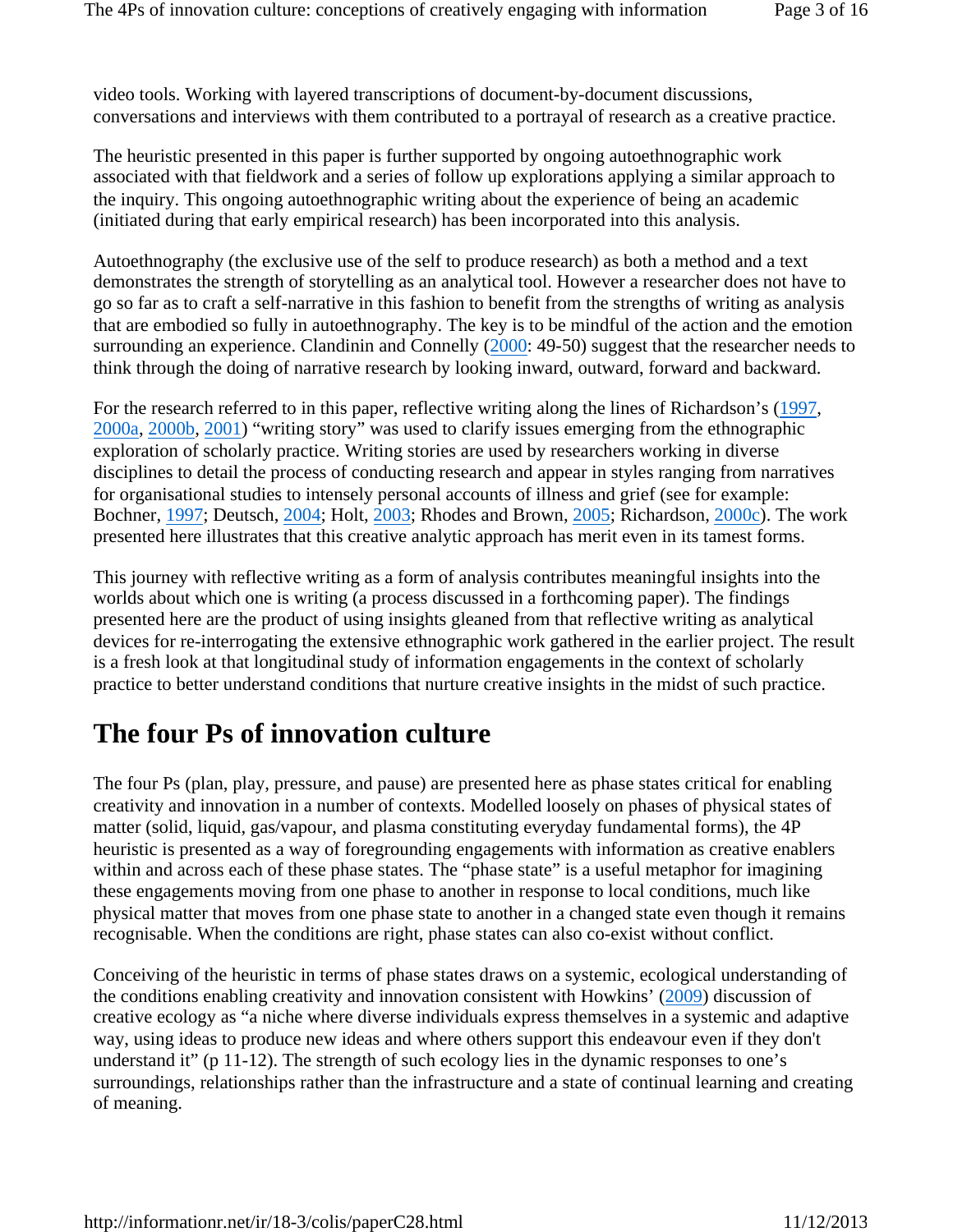The four phase states presented here are drawn from an analysis of the longitudinal ethnographic and autoethnographic material described in the previous section. In the same way that our understanding of states of physical matter is ever-changing, so naturally must our awareness of the phase states of creativity and innovation. For this reason, these four phase states are offered as a starting point for discussion about ways we might broaden our conception of information to engage more comprehensively with its potential as a catalyst for creative capacity. These phases are neither mutually exclusive nor imagined as existing in hierarchical arrangement. Instead, the underlying premise of this paper is that to tap into our creative capacities all four phases (and the engagements with information that figure in each) need to be nurtured in some form.

Before discussing the potential value of the heuristic for becoming more minded about the relationship between information and creativity, each of these four phase states is introduced.

#### **Plan**

In many of our engagements with information, the plan is present in the structure or scaffolding that shapes our exploration. Even if not deliberately structured, initially at least, such engagement involves having some sense of what we are looking for - even if it cannot be clearly articulated to self, others or systems. In our research practice, for example, a plan gives shape to our investigation and provides a necessary structure for advancing our work.

Engaging with existing information and venturing into new worlds involves working with the old and the new. Regardless of the inquiry, at some point we must make ourselves familiar with existing bodies of knowledge (or "known" worlds) relevant to the particular inquiry. The first encounters with the scholars serving as informants for the ethnography of academic practice discussed in this paper, for example, centred on discussions of their research plans, grants, and research questions that were driving their interest in exploring particular ideas. Even if not an academic, as we venture into new worlds we will still encounter existing information worlds.

The library and the people in it engaging with those known information worlds offer assistance which is a very critical part of the quest for new knowledge. The letters Sir Thomas Bodley wrote to Thomas James, the first Bodleian librarian – considered by many to be one of the earliest examples of a university library in the English speaking world – reveal a desire to set up a space that would enable that particular community to see the world beyond the boundaries of their existing understanding. There is evidence of a conscious effort to further learning in keeping with an emergent Protestantinspired desire to create a library for the whole "Republic of Letters" (Carr, 2005). Thus even in an early account of engagements with information for scholarship, we find links between the notion of planning and working with known worlds and reaching beyond those boundaries to explore the unknown.

There is, however, a tension stemming from the fact that a library exists to enable you to engage with information but as a physical library it also has material elements that need to be protected and need to be resourced. There is consequently a fixivity to these known information worlds that presents us with challenges as we try to use existing information to break new ground and forge new links and connections.

Fast forward to our hyper-connected, digital age and "the library" has taken on a different material form, as information, planning and engaging with ideas in the twenty first century usually involves a computer. From those early visions of the post-war, mid-twentieth century, information and computing sciences engaged with the serious problematic of how we provide better access to the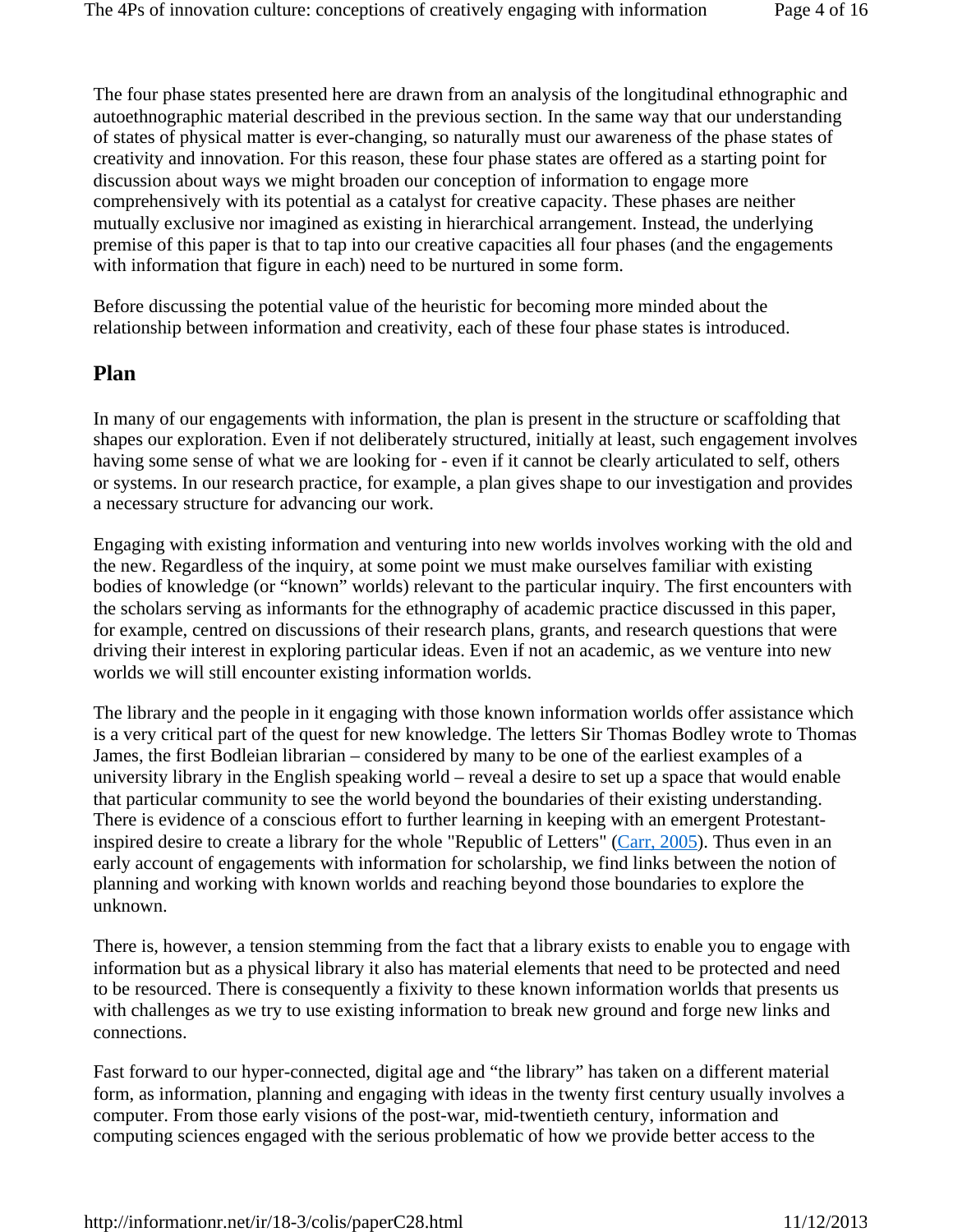known worlds. Vannevar Bush is often credited with being one of the first visionaries (through his 1945 essay) to imagine what a hypertext, hyper-connected world would look like.

A key point one can glean from that oft-cited essay is how vital it is for society's future to be able to find a way to allow us to get at information faster:

"There may be millions of fine thoughts, and the account of the experience on which they are based, all encased within stone walls of acceptable architectural form; but if the scholar can get at only one a week by diligent search, his syntheses are not likely to keep up with the current scene" (Bush, 1945, Part 5).

In that frightening world of the early Cold War era, with the very real and pressing concerns about global security and safety, there is in that essay a very understandable aspiration to provide efficient and effective access to information; a sense that if we just knew more, we would be able to solve many of the world's pressing problems.

Statements from Bush's essay are often invoked as evidence of a desire to take away the humanity – to take away the craft of human thought – and enable the machine to start shaping our thinking. However, as he states in a passage from earlier in the essay human thought is not easily replaced:

"Much needs to occur, however, between the collection of data and observations, the extraction of parallel material from the existing record, and the final insertion of new material into the general body of the common record. For mature thought there is no mechanical substitute" (Bush, 1945, Part 3).

Supporting the human spirit and recognising the difference between the capabilities of a machine and the creative, inventive qualities of the human mind are important for bringing other creative information practices into the picture. Inspiration and innovation often arise when we are able to diverge from our plan.

### **Play**

The play phase state is potentially present in all those moments that could subvert what we think of as our plan. It is present in our playful engagements with ideas, lateral thought, serendipitous discoveries and those moments when we are prepared to take risks and venture down unknown pathways.

One way that we can be creative in our work is through play. This is already recognised in the design community. Designer & computer scientist Bill Buxton is credited with suggesting that play needs to figure more prominently than it does in our work: "These things are far too important to take seriously. We need to be able to play" (Buxton, as cited by Reynolds, 2010). Playfulness in the form of "serious play" has been a part of design and engineering for a long time. Schrage (2000) discusses how experimentation with prototypes in companies like Boeing, for instance, becomes a critical condition for innovation.

An early example of such play can be found in the Skunk Works® of Lockheed Martin. As a consequence of the Cold War, there was a drive to find a way for the company to be a little more adventurous – we can consider this a form of playfulness -- and be a little more inventive. That early skunkworks model involved setting up a unit that could be slightly autonomous within that organisation as a way to kick-start new ideas: in this instance related to tactical response weapons development (Lockheed Martin, n.d.). It became a model other organisations still apply today. The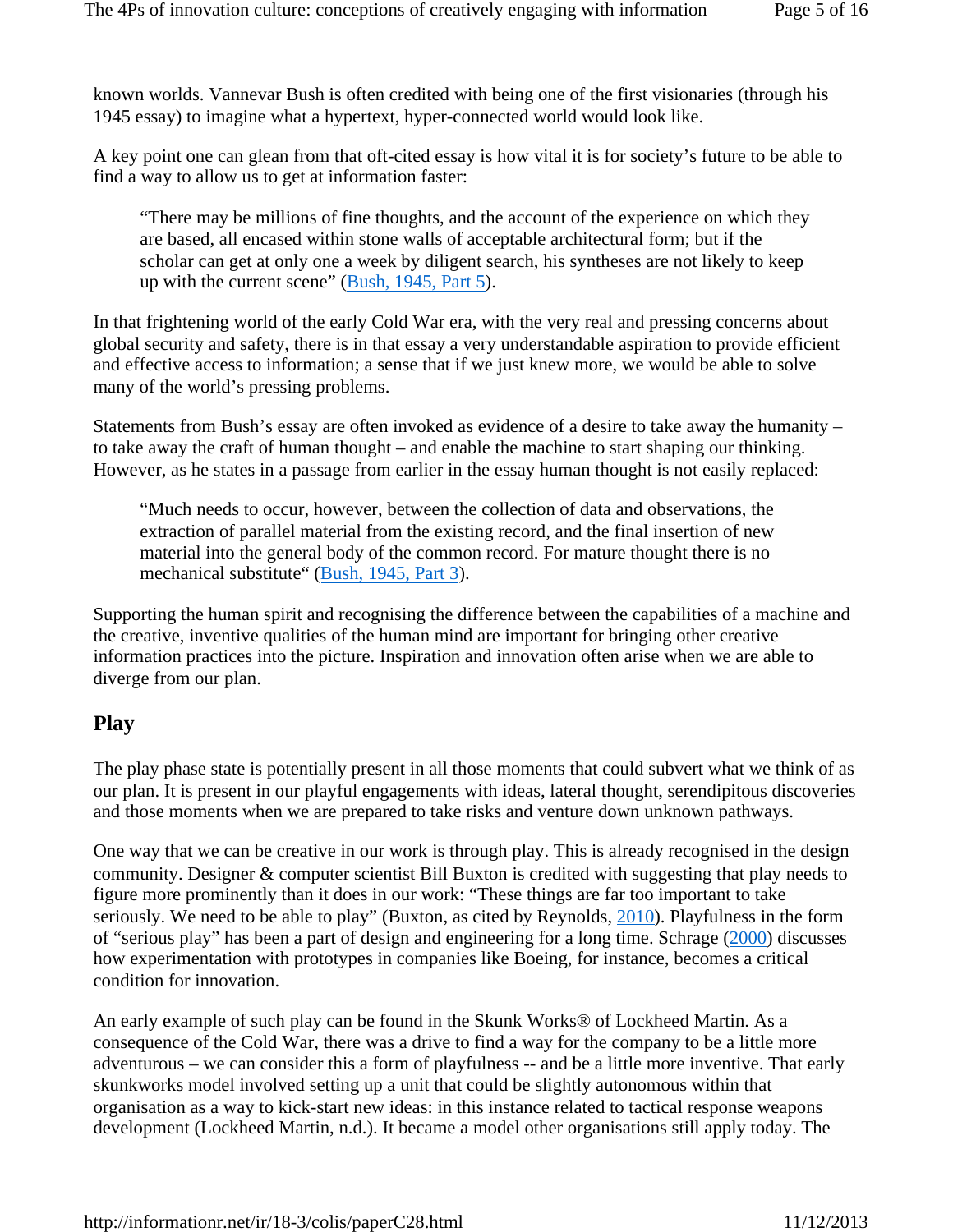potentially powerful way that a crisis (pressure) can bring about creative solutions will be discussed in the next section.

Playfulness is also about allowing ourselves to experiment and make mistakes; to have a plan, but then when that plan goes wrong not see that as a failure but rather as a celebration of some lesson learnt. Playfulness can enable us to experiment and take leaps into the unknown; to take risks and celebrate and enjoy the uncertainties that we might find ourselves facing. Witnessing "eureka moments" in the scholarly practice of the informants within the ethnographic study informing this paper led to a deeper engagement with the interplay between uncertainty, risk and creativity (see Anderson, 2006, 2009, 2010). It is a relationship that underscores the significance of this play phase state for kickstarting creativity.

In contemporary society, however, it seems increasingly difficult to take risks. Planning seems to dominate our thinking and dominate our practices, but you cannot plan to be imaginative or creative. However, you can build time for opportunities to play to unfold within a plan. Sometimes it is appropriate to be a little playful and see where it leads us. And yet we cannot always afford to be playful and take many risks. In playfulness there can be crises of confidence making us reluctant to follow through on our instincts or take "leaps of faith".

We need to be able to play but also to plan, because critical thinking and creative thinking are equally valuable. It is important to find, for example, the balance between divergent thinking characteristic of playful moments and convergent thinking that helps us keep to a structure or stick with a plan. The interplay between these two types of thinking will be referred to in later parts of this paper.

#### **Pressure**

In a hyper-connected world, pressure seems an inevitable part of our lives. Given the demands of multi-layered, complex tasks along with what often seems like an over-abundance of information, the pressure of a deadline can focus the mind and force us to call on instinct, first reactions and our sense of what is "good enough" for the situation. The sensation of being overwhelmed by paperwork we might face, for instance, tensions associated with feeling overloaded with information, and working to meet a deadline are situations where the pressure phase state is perhaps most acutely experienced.

From the standpoint of creativity, these experiences can be powerfully productive forces for inventive engagements with information. There are times when it is very difficult for us to stay focused, where deadlines compel us to stop thinking too much and to just go with our heart, gut feeling or an intuitive judgment of what is good enough (see for example the discussions of affect in Parker, 2002 and Parker & Berryman, 2007). It is, however, very difficult to harness such experience for a creative outcome when that pressure overwhelms us.

Some investigations of work practice report that people having so adapted to a fractured way of working that they rely on those interruptions to give them breaks from certain tasks and change their thinking (Gonzalez & Mark, 2004; Eaglestone et al, 2007). However, Levy (2007: 247) presents an anecdote about how Mark's research into the impact of such fractured work practice arose as a consequence of her struggle to adjust after years working in a less fractured environment. Witnessing the tensions and pressure the informants in my own ethnographic investigation experienced also demonstrated the great variation in these experiences of pressure and their capacity to support creativity.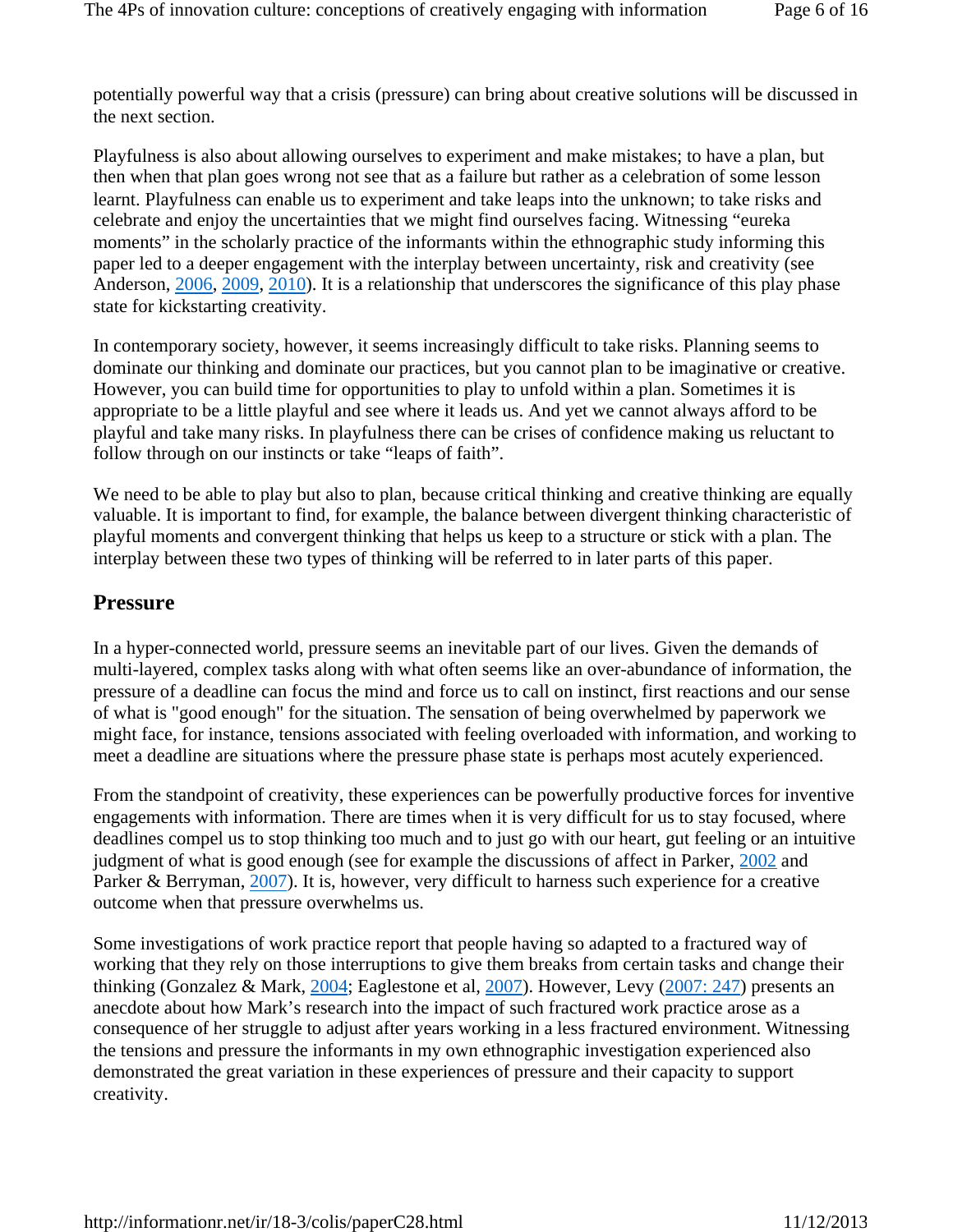Some pressure practices might help kick-start creative thinking for some people, but be counterproductive for others. It can be challenging to work out how to identify the best practice for any individual in any context, but becoming mindful of the way the pressure phase state figures in individual and collective practices offers a useful beginning.

#### **Pause**

As beneficial as pressure can be, everyone has a breaking point. Closely linked to pressure therefore is the fourth and final phase state: pause. To pause is to take time out to refresh, to nurture our felt sense of what we want to do and how we wish to do it. The pauses we introduce in our lives can afford us essential time we need for thinking -- and to be at our creative best. The pause phase involves finding space to enable us to think. John Howkins, writing about creative ecologies as places for learning, opens with the question:

"The main question of our age is how we live our lives. As we struggle with this, we face other questions. How do we handle ideas and knowledge, both our own and other people's? What relationship to ideas do we want? Where do we want to think?" (Howkins 2009, p1).

Where do we want to think? Becoming more minded about our responses to such questions is critical for nurturing our creative capacities and those of our client communities.

It is indeed a critical issue in our hyper-connected world where, according to David Levy:

"...we are losing the time to look and to think at exactly the moment we have produced a remarkable new set of tools for scholarly investigation and communication" (Levy, 2007, 248).

This tension between having a wondrous collection of tools and potentially losing the creative capacity to use them to the full extent possible is quite a worry given the expectations on us as researchers to engage with and contribute new knowledge. Is fast access to information coming at the cost of the time needed for creative thinking and reflection? Levy (2007) writes about the need for the academy to make more space for contemplative scholarship and the implications for scholarly practice of having less time to think in our current practice. The time and effort involved in dealing with large quantities of information (characteristic of the pressure phase state in this 4P heuristic) is not conducive to deep reflection.

When do we take a pause to think about our thinking, or for the reflective practices described and advocated by Schön (1991) and Gendlin (2004)? As Levy suggests, we need the time to think. From the perspective of nurturing our creative capacities so we might engage with information in innovative ways, we also need sites of stimulation that can support us in those moments when we find it difficult to find the words to adequately express our ideas. We need time for working with what emerges from that slow, hazy thinking Claxton (2006) associates with creativity. We need to make space for nurturing our "felt sense" associated with thinking at the edge, or margins of our understanding (Gendlin, 2004). We need to have opportunities for taking risks when we are in those uncertain moments, and guidance to help us develop the balance that best suits us in that instant.

## **The 4Ps in practice: examples from the field**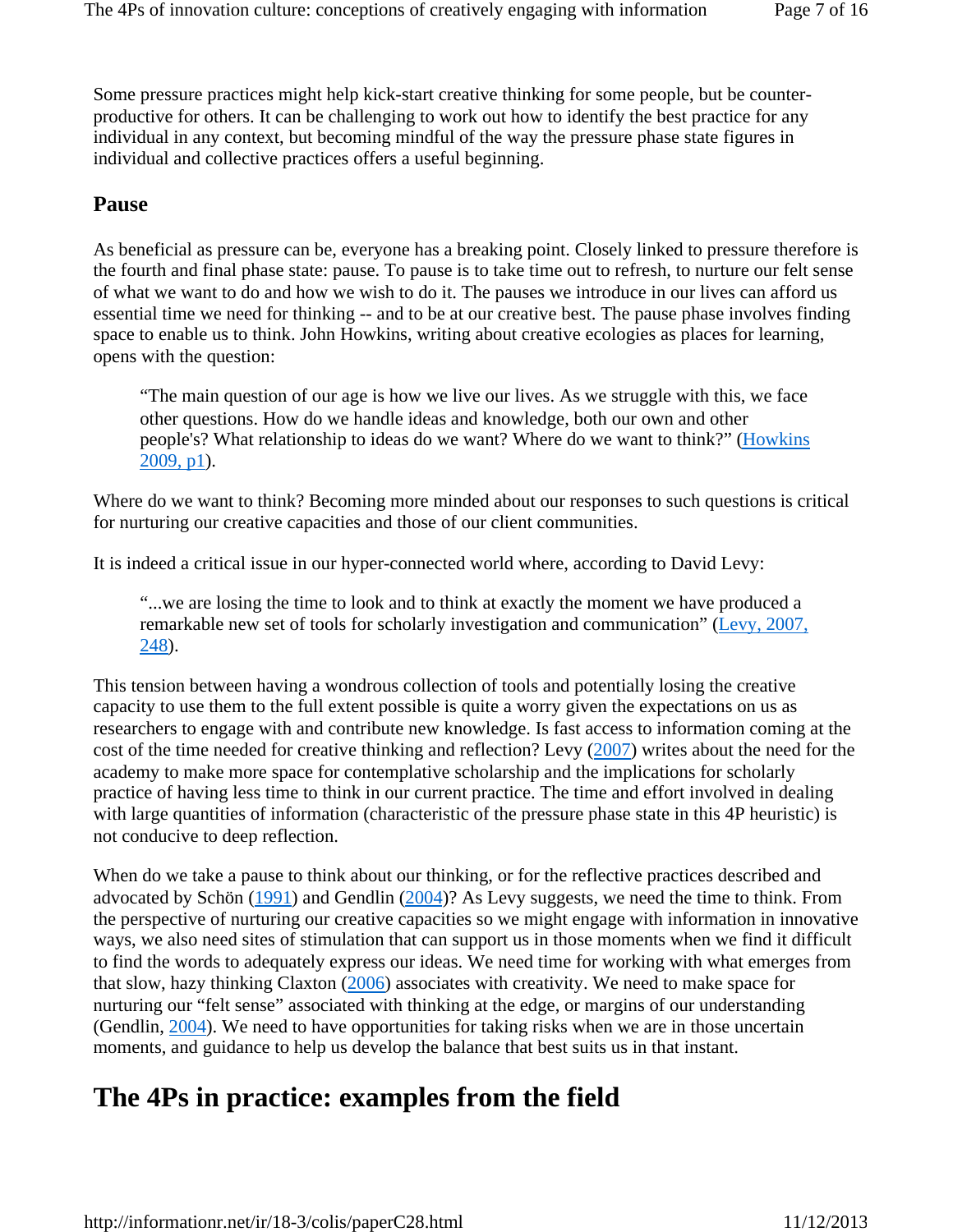Returning to the question "where do ideas come from" this section provides three illustrations drawn from ethnographic investigation of academic practice and from personal experience to demonstrate the value of the 4P heuristic for making us more minded about conditions that can nurture creativity and innovation.

### **Academic practice and the scholarly conference**

Research is a creative activity described by Ford (1999), Bawden (1986), and Foster (with Ford, 2003) as involving original thought, lateral thinking, and a certain amount of serendipity. Taking the global perspective afforded by ethnographic investigation, we can find examples of the 4Ps in action throughout the creative journey of scholarly practice: the playfulness that inspires the ideas shaping a research plan; the pressure of writing grants, or balancing research and teaching; the refreshment afforded by taking time out to travel to a conference and hear different perspectives or to take time out for a holiday.

Research is a highly creative, interdisciplinary undertaking conducted in an increasingly diverse range of settings, and growing increasingly fractured, distributed and diverse in terms of tasks as well as location of practice (see Anderson, 2010, for further discussion of some of this literature and the implications for scholarly practice). The way that a scholar engages with information shapes the imaginative process in research.

Reflecting on the 4Ps in action in and around conference activity offers a fitting example for this paper. Conferences are sites where there is ample pressure: the fast pace of activity and intensity of the engagements with ideas and peers; the pressure to present ideas in public. In a traditional conference, there is also a tendency for the plan phase state to shape the experience: the event is planned to fit within the fixed time frame; management of the experience involves synching schedules and arranging the programme around themes considered relevant to the event and the audience. Social activity connected to the formal conference programme offers opportunities for playful engagements with ideas, as well as offering a break – the pause – from the formal – the planned – programme.

Talja (2002) and Selden (2001) frame academic research as a form of social interaction within a socioecological system. Given the heady mix of people and ideas within the intensive setting a conference affords, it can sometimes feel like ideas spill over one another to get our attention. Making time to think about what those ideas mean for us and our work is hard to do during a conference. There is ample anecdotal evidence to suggest that in this fast-paced hive of activity, many scholars sometimes feel the need to step out and take a break from the event.

There is not always time to pause during the event and fully engage with the ideas presented at such venues, but the ethnographic investigation underpinning the 4Ps allowed the significance of knowledge sharing at conferences within the evolution of a scholar's research activity to be traced from such events. Anderson (2006), for example, reported that conference attendances at timely points in a project or conversations with colleagues were shown to have an impact in both informants' cases. It is a finding consistent with those of Talja (2002) and Fry andTalja (2004) about social sharing in academic communities and the role of conference papers in academic work (Drott 1995). The challenge we face is recognising when and how we might enable such timely engagements.

Other critical aspects of the play phase in this 4P heuristic that can be found at a (good) conference are the sharing of uncertainty and intellectual risk taking. Moreso than a journal article, the genre of the conference paper – especially because of the opportunity for immediate, physically co-present conversation with the author – has traditionally afforded an opportunity to share questions and invite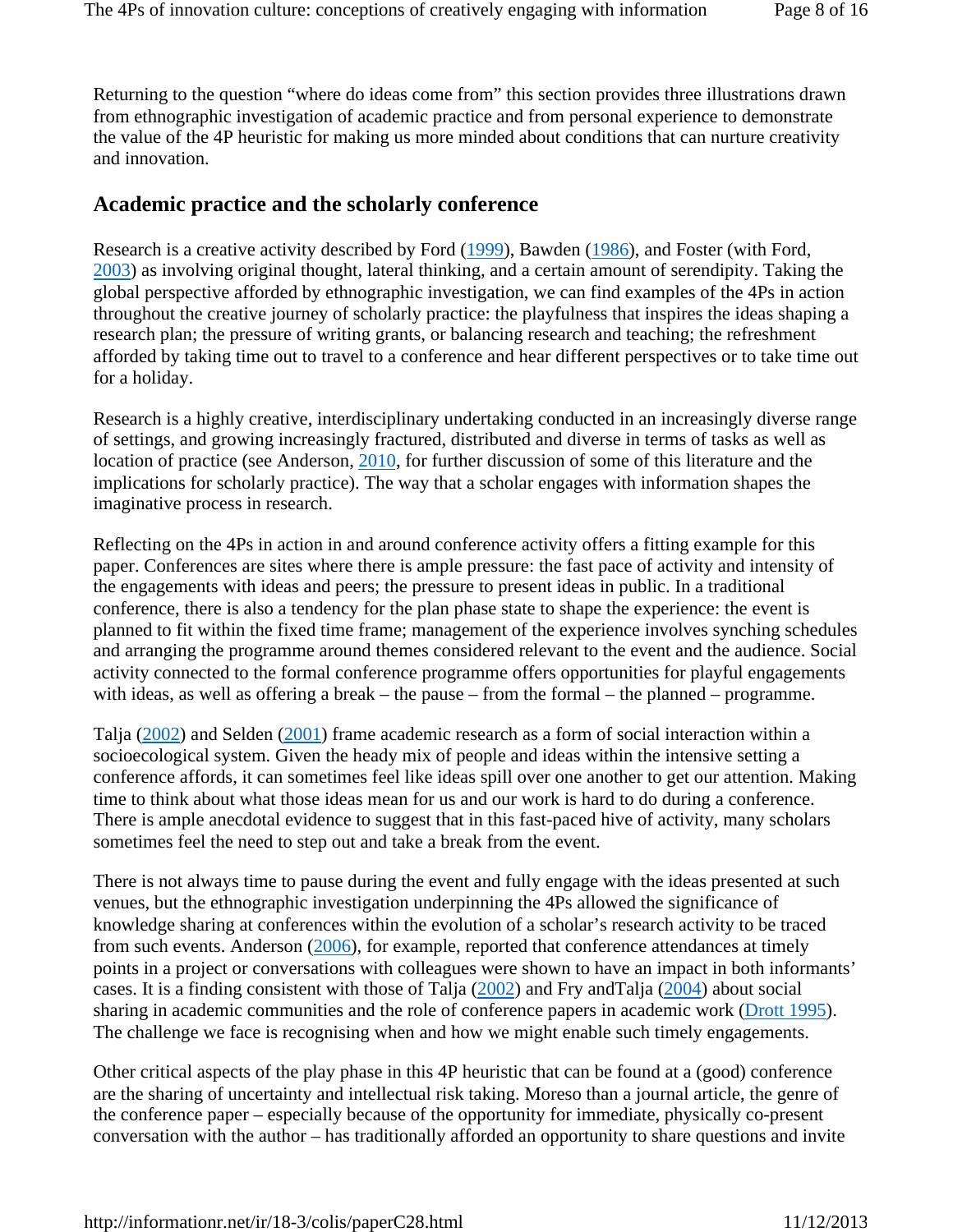speculation and feedback about the ideas being presented. In this way, the blending of plan and play phase states contribute to a successful conference outcome. There is, however, a worrying trend that threatens such sharing. In recent years, as universities grow increasingly concerned about systematically quantifying research production, the value of the conference paper genre within the socioecological system of academic practice may erode. With growing pressure to acquire formally recognised outputs and demonstrate measurable impacts associated with the evaluation of a scholar's performance, conference attendance is sometimes called into question. Consequently the genre is undergoing change. While publishable outcomes are undoubtedly desirable, unintended victims of this transformation of scholarly practice are the incentive and opportunity to share uncertainty and take risks in such papers. If questions are not raised in the paper itself, will they still appear at the conference venue?

### **Classrooms as creative ecologies of learning**

Projects undertaken with academics at my own institution have shown that nurturing the creative capacities of students can be well served through classroom strategies that make a deliberate effort to attend to all four phase states. The plan, in the form of the curriculum driven by learning objectives and the scheduled class time, scaffolds the semester. The pressure of assessment tasks and grades further shape the learning context. Within this structure, however, building in reflective practice (pause) and opportunities to tinker with ideas and take risks (play) provide essential green spaces for the mind. The mixing of plan and play phase states was found to be very fruitful for preparing students for workplace ecologies that require collaborative, anticipatory and imaginative practices.

Today more than ever, university educators must prepare graduates to enter work worlds characterised by increasing uncertainty and unpredictability. Working effectively in such landscapes inevitably involves working with information well – learning to work effectively with information goes hand-inhand with learning to be at one's inventive and agile best. Students need to develop the creative literacies for engaging with information in unexpected, often exponentially changing ways. Creative doing and opportunities to reflect on that doing thus become essential tools for life-long learning.

There is however an ongoing challenge in creating a sustainable balance between the need for development of recognised professional competencies (meeting standards, representing the plan phase) and nurturing students' capacities for experimentation and creative thinking (breaking away from standards, representing the play phase). Students reported to us that, in terms of being at their creative best, the ideal classroom experience for them is one which invites them to frequently experiment, express uncertainties and take risks. Unfortunately, we were hearing from teachers that they were increasingly reluctant to do just that because they perceived the university to be a very riskaverse system. This finding is problematic in relation to the claim by Biggs and Tang (2007) that establishing the appropriate learning environment to help students "be" creative means building trust and encouraging the taking of intellectual risks.

### **The origins of the 4P heuristic**

The incubation of the 4P heuristic itself offers a tidy illustration of the four Ps in action: the pressure of having to plan a 20-minute presentation for a largely corporate audience is what inspired me to pause and play with earlier research findings, asking different questions of the field texts and earlier analysis.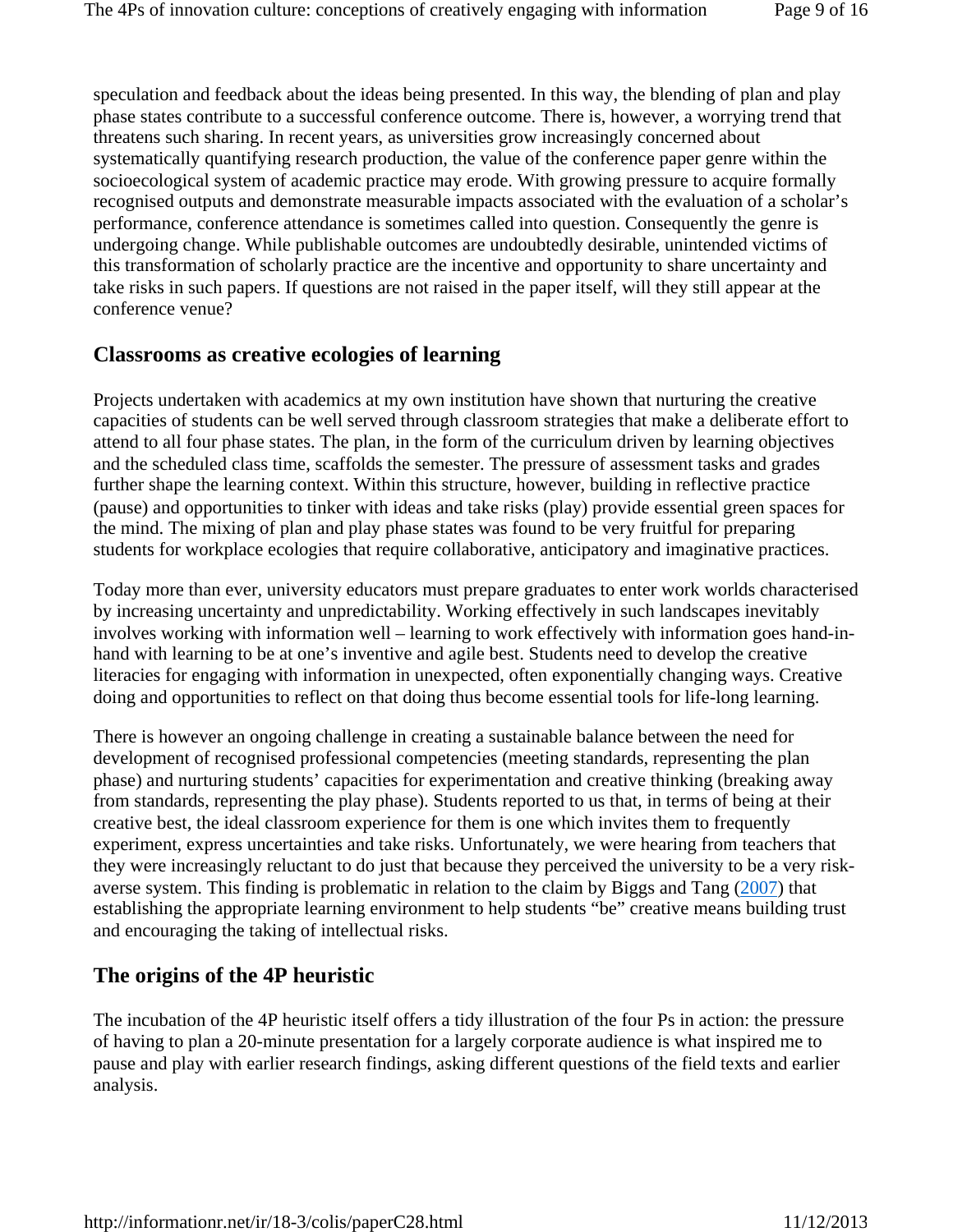The plan phase state involved crafting a 20-minute presentation – a time frame similar to conference contexts but this time intended for a very different audience. Thus, the pressure was on to make it accessible to a predominantly corporate audience less familiar with the theoretical debates informing my thinking or the nuances of information science and creative practice than one might be able to assume of an audience at a scholarly conference. Because of the nature of the seminar series and the calibre of the other guest speakers, there was particular pressure to make it an engaging session with a strong narrative and appealing imagery (especially as one of the other speakers had extensive experience in the advertising industry). The four phase states represented in this heuristic are an abstraction of ideas occupying my thinking for some time. However, the heuristic itself emerged through playfulness: to craft an engaging, pithy presentation, I took time to think about (pause) and tinker with playful framing devices that might appeal to the audience and "keep up" with the other speakers. The opportunity to play with ideas in a (for me) radically new context led to new ways of working with those ideas.

While this anecdote provides an illustration of the 4Ps as they play out in an individual's creative and scholarly practices, it also provides an opportunity to point to ways that individual practices witnessed and discussed here are embedded in socio-cultural contexts that can either enable or constrain each of the four phase states discussed. In the microcosm of this particular example, the community and culture surrounding the individual played a critical role in enabling innovation and creativity.

The nurturing of new ideas figured very strongly in the pre-event planning. The convenor made sure there was ample time to think and time to play with ideas. A creative practitioner himself, he made deliberate efforts to guide the process and make himself available for "think aloud" sessions as these ideas took shape. In these casual conversations, pause and play phases intertwined to allow a gradual unfolding of ideas and experiments with varying articulations of a "felt sense" about the matter at hand. At a critical juncture a few weeks before the event, time away from work duties afforded an opportunity for stilling mind and body. While the timing of this pause came about fortuitously rather than deliberately, on reflection it played a critical role in the outcome. Ensuring I could meet this challenge in a refreshed state and take a break from the pressure of everyday academic life proved a very powerful resource. It also freed up the physical and psychological spaces needed to be playful with ways of communicating my research to a new audience.

Three very critical factors in the creativity and innovation of this particular event were:

- 1. Unwavering support of the convenor of the event, supporting me along the way, encouraging me to be bold and to take risks.
- 2. Working in an academic unit that privileges creative practice and values experimentation.
- 3. Employment conditions and economic climate allowing time off from work duties.

Thus this example underscores the important role wider socio-cultural factors play in responding to Howkins (2009) question (where do we want to think?). They are factors that extend well beyond individual capacities and interests but can have profound consequences for the creative engagements that contribute to scholarly innovation and the generation of new knowledge.

## **Interrelationships and challenges within the 4Ps**

Sir Ken Robinson (2011) defines creativity as "putting our imagination to work." Exploring interplays of the four phase states of the 4P heuristic sheds further light on just how complex the work of imagination can be.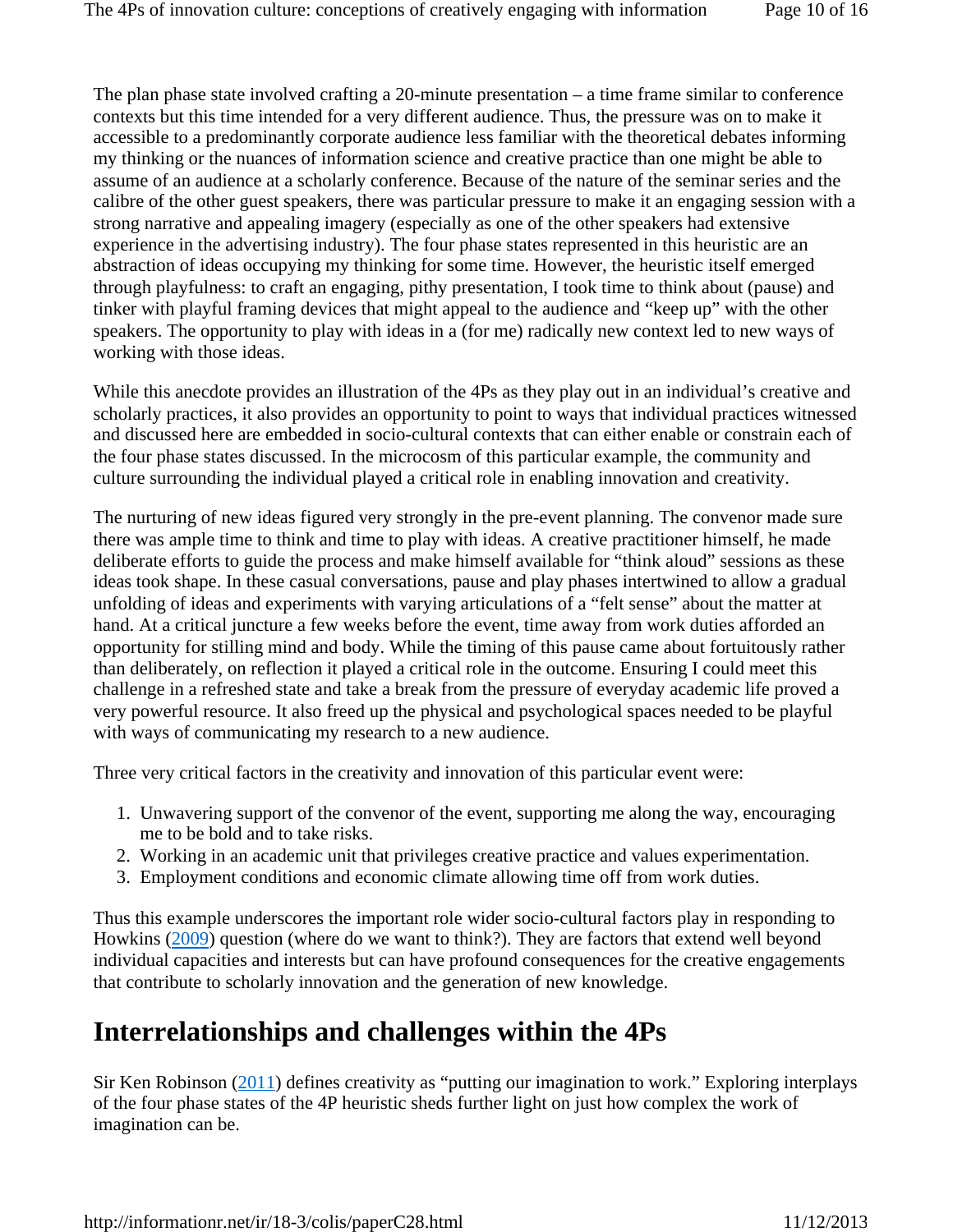### **Plan and Play**

The creativity and innovation required to be a successful researcher means travelling beyond the "known" – a situation bringing with it inherent uncertainty. The complexity of research and information practices leads to a non-linear, dynamic process involving a tacking back and forth between deduction and induction (Budd, 2004: 451), a balancing of divergent thinking with the convergence of ideas (see Ford, 1999: 528). In these processes of exploring and working with information, so critical for building connections, discovery and creativity, there is an interplay of plan and play phases of the 4Ps:

- plan : critical thinking, planfulness, and focused analysis;
- play : creative thinking, extemporaneous actions, casting a wide net for ideas.

A challenge for the individual scholar as much as for any knowledge-generating organisation is striking the necessary balance to get the best of both phase states through our engagements with information.

### **Pressure and Pause**

To be at our creative best in these engagements, we do not just need the information, we need time to engage with that information. We need to have the chance to think and act sufficiently slowly to make the connections that contribute to creative thinking. Thus, as was alluded to earlier in this paper, there is a critical interplay between the pressure and pause phase states of the 4P heuristic requiring our urgent attention. Levy (2007) is one of a growing number of voices suggesting that increased access to information has in some ways closed the door on a key element of the creative process.

In many information cultures "fast-time activities" are privileged at the expense of slower ones. Levy  $(2007)$  and Derrida  $(1984)$  encourage us to question and challenge assumptions that more-faster-better is the only way to be productive. The value of time for human engagements has long been a part of Virilio's writing. He expresses concerns about the primacy of immediacy and instantaneity that he attributes to the growth of digital information flows. Virilio suggests that speed contributes to a fundamental loss of orientation, a "choking of the senses, a loss of control over reason of sorts" (Virilio, 1995: 'A fundamental loss of orientation', paragraph 8). Human reasoning, he argues, is affected by speed to the point where our ability to make sense of the world is detrimentally impacted. Sometimes the slow is what enables us to find that balance, something that Schwartz (2013) referred to recently as "strategic renewal".

Gendlin (2004) and Claxton (2006) talk about the importance of thinking and acting slowly for problem solving. Claxton suggests that creative solutions involve "...a softer, slower kind of groping for a way of articulating something that is currently, tantalizingly, beyond our linguistic grasp" (Claxton, 2006: 352). In the ethnographic study of scholarly research informing this paper, the slow thinking characterised by Claxton appeared particularly valuable when working with information at the periphery, where the boundary between relevant and irrelevant, certain and uncertain, central and marginal interests is not readily articulated.

Derrida presents us with the challenge of rethinking the relations between the fast and the slow in our lives, posing the question: "What is the right speed, then?" given that "...the critical slowdown may thus be as critical as the critical acceleration"  $(1984, p21)$ . Having the time to think about ideas that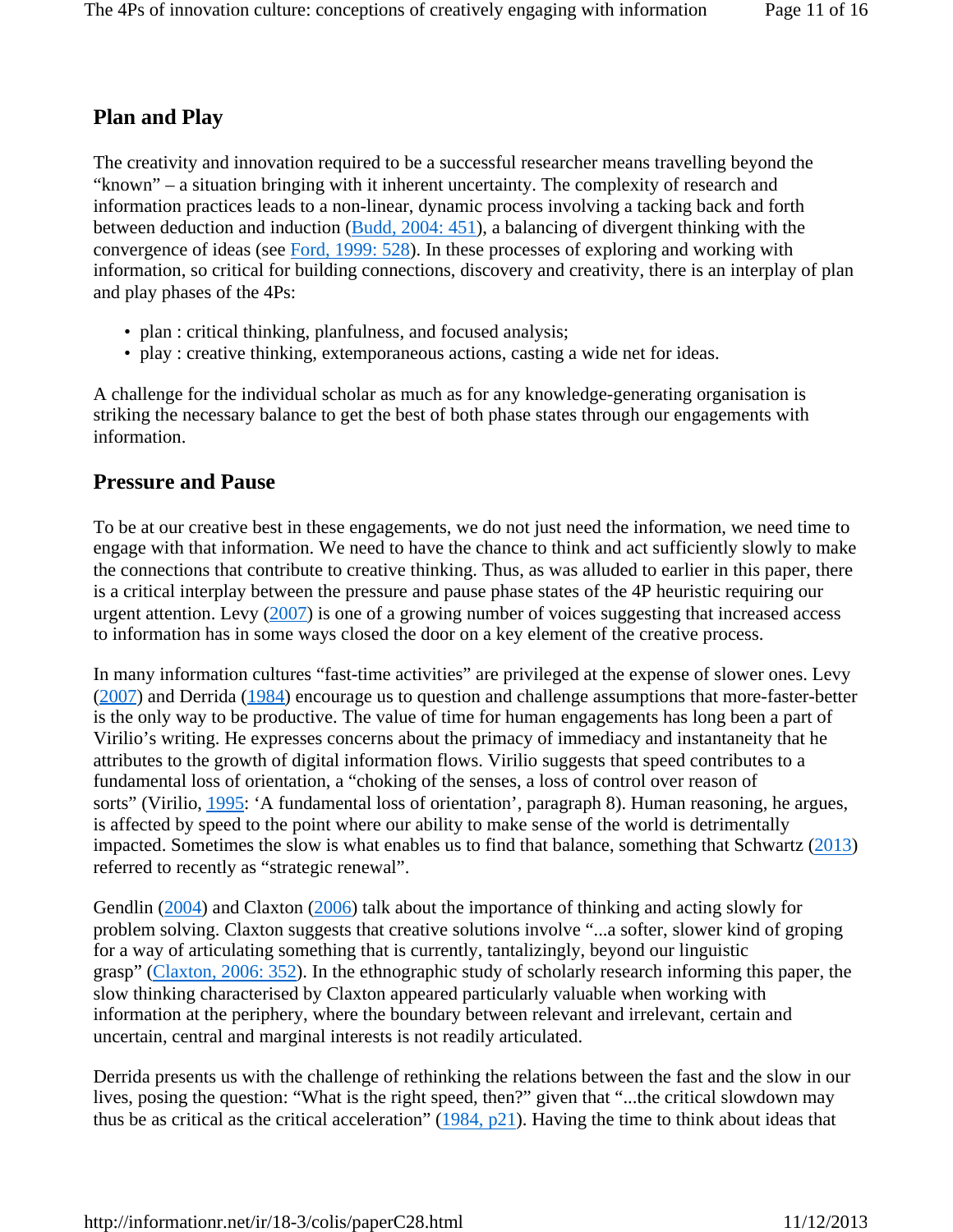one cannot readily articulate means finding ways to privilege the pause rather than always giving into the pressure.

# **Striking the right balance of the four Ps: can we get the mix right?**

Plan and pressure seem to be two phases often privileged in our workplaces, given the resources (money, time, effort) we seem to devote to them. Is access to more information at a faster rate always better? If, as Levy suggests, we are losing the time to think at exactly the moment in this century when we have produced remarkable new tools for scholarly inquiry and research, we need to be more mindful of the consequences of privileging plan and pressure phase states at the expense of play and pause.

Experience in the academy and in education suggests that play and pause phase states are not sufficiently valued at present. Organisations (and individuals) may appreciate the potential contribution of play features like experimentation and risk-taking. They may have a general awareness of the need for pauses. However, increasingly these phase states seem to be taken for granted, especially at the organisational level. By putting so much of our energy and resources as a society into managing the planning and pressure phases, we sideline the other two phases. Developing a mindful awareness (pause) and playfully engaging with the everyday uncertainties we face (play) are critical conditions for incubating and shaping ideas. However, if these phase states are not sufficiently valued individually or organisationally, we risk losing out on the creative capacities they help enable.

This paper has sought to argue all four of the phase states represented in the 4P heuristic are essential for fostering and sustaining creativity. To creatively engage with information at all levels we cannot continue to let deadlines and the pressures of time constantly and unceasingly drive us, or focus on outcomes without fully comprehending the conditions needed to get the best outcome. We must look for ways to more deliberately insert playful pauses into our scholarly and learning practices. But equally, we cannot ignore the capacity that plans and pressures have for focussing our mind in productive – and even inventive – ways.

How do we engage with each of these four Ps so that we can find balance, individually and as a society? How do we allow ourselves the space to be creative and inventive in our worlds? If we are going to allow ourselves the spaces to be creative and inventive, we need to be boundary spanners taking whatever opportunities we can to move across our information landscapes. Sometimes we need to follow that path that is defined but we can also try to find opportunities to go off road. To find places where straddling borders is possible.

The concerns raised here warrant attention at an organisational level as well as the individual. Where do we want to think? Where do we want to engage with information? As information professionals and researchers, there is an opportunity for us to step in and help our client communities develop the creative literacies needed to engage with information in ways represented within each of the phase states presented in this paper. We might also widen our conception of information to engage more comprehensively with its potential as a catalyst for creative capacities. Active advocacy for systemic changes is required to expand our opportunities for nurturing creativity and innovation in all sectors of society.

**References**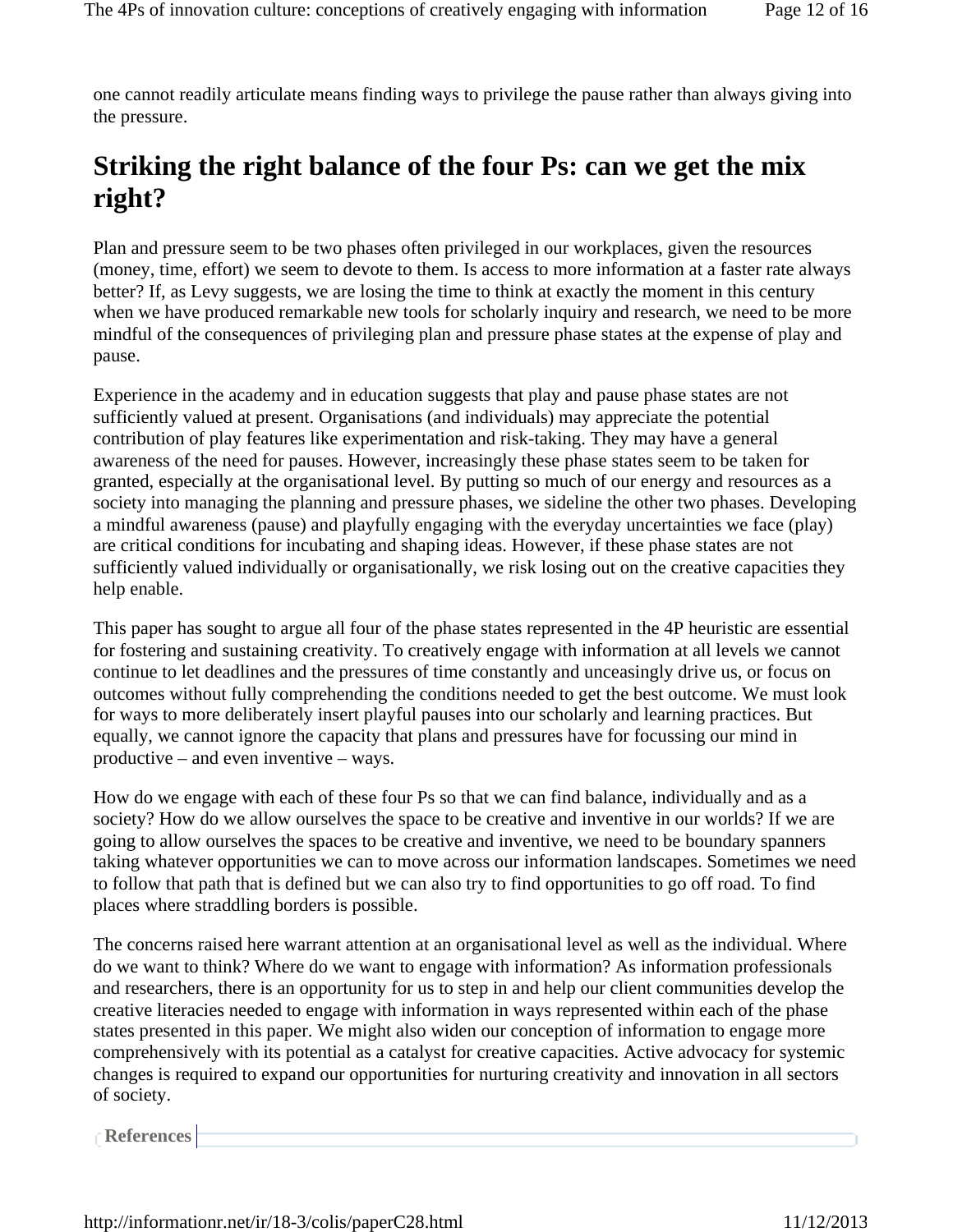| • Anderson, T.D. (2011). "Beyond eureka moments: supporting the invisible work of creativity     |
|--------------------------------------------------------------------------------------------------|
| and innovation" <i>Information Research</i> , 16(1) paper 471. Retrieved 10 March 2013 from      |
| http://InformationR.net/ir/16-1/paper471.html                                                    |
| • Anderson, T.D. (2010) Kickstarting creativity: supporting the productive faces of uncertainty  |
| in information practice, <i>Information Research</i> , 15(4), paper colis721. Retrieved 10 March |

2013 from http://InformationR.net/ir/15-4/colis721.html.

- Anderson, T. D. (2009). Uncertainty. *In M.J. Bates & M.N. Maack (Eds) Encyclopedia of Library and Information Sciences, 3rdEdition* (pp 5285-5296). London: Routledge.
- Anderson, T.D. (2006). Uncertainty in action: observing information seeking within the creative processes of scholarly research, *Information Research*, **12**(1), paper 283. Retrieved 10 March 2013 from http://InformationR.net/ir/12-1/paper283.html.
- Anderson, T.D. (2005). Relevance as process: judgements in the context of scholarly research, *Information Research*, **10** (2), paper 226. Retrieved 10 March 2013 from http://InformationR.net/ir/10-2/paper226.html.
- Anderson, T.D. (2000). Doing relevance research: an ethnographic exploration of relevance assessment, *New Review of Information Behaviour Research*, **1**, 201-218.
- Bawden, D. (1986). Information systems and the stimulation of creativity. *Journal of Information Science*, **12**(4), 203-216.
- Biggs, J. & Tang, C. (2007) Teaching for Quality Learning at University (3rd edn) *Maidenhead, UK : McGraw-Hill/Society for Research into Higher Education & Open University Press.*
- Bochner, A.P. (1997) It's about time: narrative and the divided self. *Qualitative Inquiry*. **3**(4): p. 418(21)
- Budd, J.M. (2004). Relevance: language, semantics, philosophy. *Library Trends*, **52**(3), 447- 462.
- Bush, V. (1945, July). As we may think, *The Atlantic Monthly*, **176**(7), 641-649. Retrieved 1 March 2013 from http://www.theatlantic.com/magazine/archive/1969/12/as-we-maythink/3881/ (Archived by WebCite® at http://www.webcitation.org/5sgbvCBqe).
- Carr, R. (2005) From Gutenberg to Google: the case of the Bodleian Library, *Oxford, Presentation to the Union League of Philadelphia, 18 October 2005, Retrieved 1 March 2013 from http://www.bodley.ox.ac.uk/librarian/rpc/gg2gg/gg2gg.htm.*
- Clandinin, D.J. & F.M. Connelly, (1994) Personal experience methods, *in Handbook of qualitative research*, N.K. Denzin and Y.S. Lincoln, Editors. Sage: Thousand Oaks. p. 413- 427.
- Clandinin, D.J. & F.M. Connelly, (2000) Narrative inquiry: experience and story in qualitative research. San Francisco, CA: Jossey-Bass.
- Claxton, G. (2006). Thinking at the edge: developing soft creativity, *Cambridge Journal of Education*, **36**(3), 351-362.
- Denzin, N.K., (2000) The practices and politics of interpretation, *in Handbook of qualitative research*, N.K. Denzin and Y.S. Lincoln, Editors. Sage: Thousand Oaks. p. 897-922.
- Derrida, J, (1984) No Apocalypse, not now (Full speed ahead, seven missiles, seven missives), *Translated by Catherine Porter & Philip Lewis, Diacritics*, **14** (Summer), 20-31.
- Deutsch, N.L., (2004) Positionality and the pen: Reflections on the process of becoming a feminist researcher and writer. *Qualitative Inquiry*. **10**strong>(6): p. 885-902.
- Drott, M.C. (1995). Reexamining the Role of Conference Papers in Scholarly Communication", *Journal of the American Society for Information Science*, **vol. 46**, no. 4, pp. 299-305.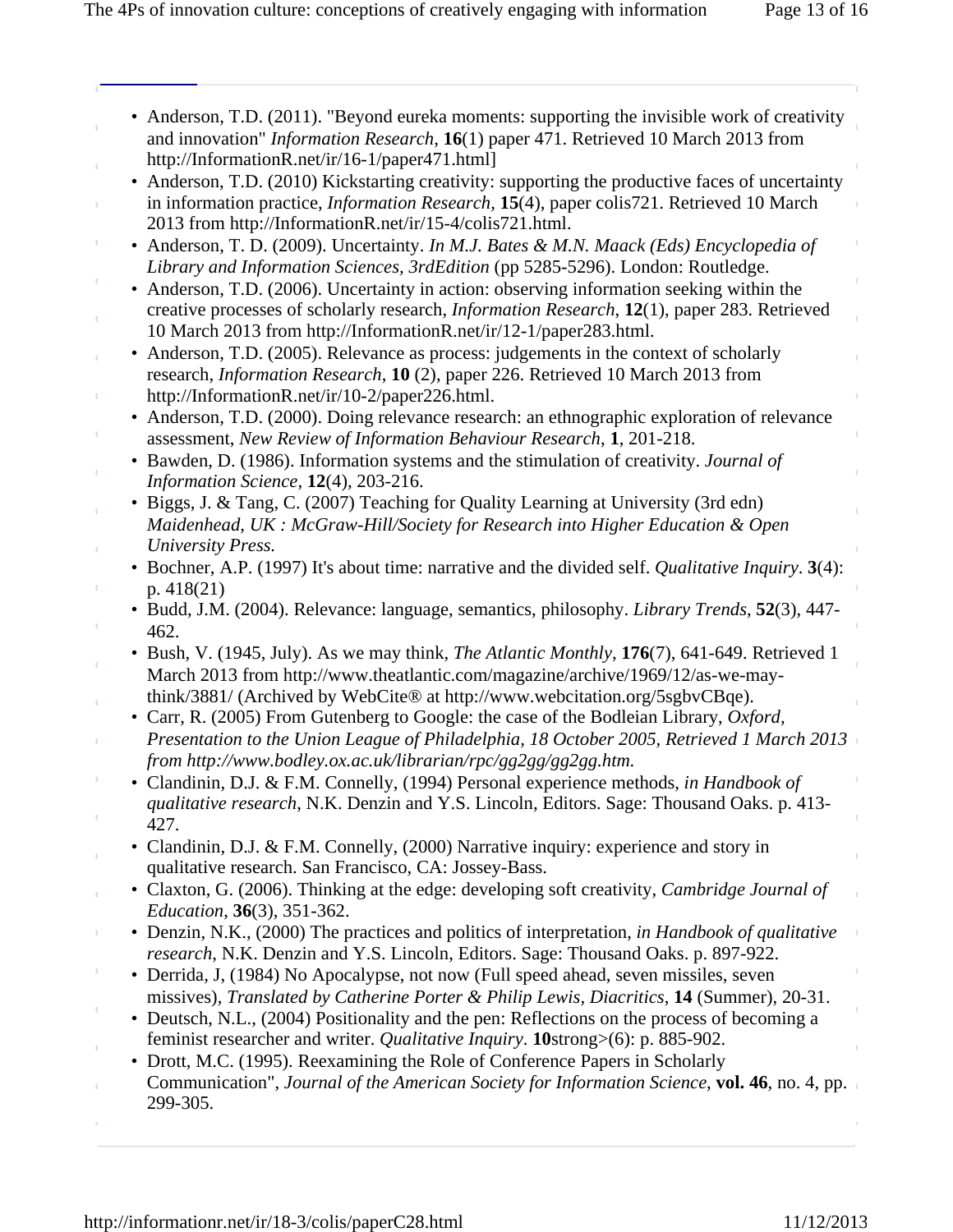| • Eaglestone, B., Ford, N., Brown, G.J. and Moore, A. (2007). Information systems and                                                                                            |
|----------------------------------------------------------------------------------------------------------------------------------------------------------------------------------|
| creativity: an empirical study, Journal of Documentation, 63(4), 443-464.                                                                                                        |
| • Erlandson, D.A., et al., (1993) Doing naturalistic inquiry. a guide to methods. Newbury Park,                                                                                  |
| CA: Sage.                                                                                                                                                                        |
| • Ford, N. (2004). Creativity and convergence in information science research: the roles of                                                                                      |
| objectivity and subjectivity, constraint, and control, Journal of the American Society for                                                                                       |
| Information Science and Technology, 55(13), 1169-1192.                                                                                                                           |
| • Ford, N. (1999). Information retrieval and creativity: towards support for the original thinker.<br>Journal of Documentation, 55(5), 528-542                                   |
| • Foster, A. & Ford, N. (2003). Serendipity and information seeking: an empirical study.<br>Journal of Documentation, 59(3), 321-340.                                            |
| • Fry, J. & Talja, S. (2004), The Cultural Shaping of Scholarly Communication: Explaining E-                                                                                     |
| Journal Use within and across Academic Fields, Proceedings of the American Society for                                                                                           |
| Information Science and Technology, vol. 41, no. 1, pp. 20-30. Available:                                                                                                        |
| http://dx.doi.org/10.1002/meet.1450410103.                                                                                                                                       |
| • Gendlin, E.T. (2004). Introduction to 'Thinking at the edge'. The Folio: a journal for focusing                                                                                |
| and experiential therapy, 19(1), 1-8. Retrieved 1 March 2013 from                                                                                                                |
| http://www.focusing.org/tae-intro.html. (Archived by WebCite® at                                                                                                                 |
| http://www.webcitation.org/5sgesK3WX).                                                                                                                                           |
| · Gonzalez, V. & Mark, G. (2004). "Constant, Constant, Multi-tasking Craziness": Managing                                                                                        |
| Multiple Working Spheres. Proceedings of ACM CHI'04, Vienna, Austria, April 26-29, 113-                                                                                          |
| 120.                                                                                                                                                                             |
| • Holt, N.L., (2003) Representation, legitimation, and autoethnography: An autoethnographic                                                                                      |
| writing story. International Journal of Qualitative Methods. 2(1): p. Article 2.                                                                                                 |
| • Howkins, J. (2009). Creative ecologies: where thinking is a proper job. St. Lucia,                                                                                             |
| Queensland: University of Queensland Press.                                                                                                                                      |
| • Lincoln, Y.S. & E.G. Guba, (1985), Naturalistic inquiry. Newbury Park, CA: Sage.                                                                                               |
| • Lockheed Martin, (n.d.) Skunk Works®: The Origin Story, Retrieved 1 March 2013 from<br>http://www.lockheedmartin.com/us/aeronautics/skunkworks.html.                           |
| • O'Connor, B. (1988). Fostering creativity: enhancing the browsing environment, <i>International</i>                                                                            |
| Journal of Information Management, 8, 203-210.                                                                                                                                   |
| • Parker, N. (2002) Processes and meaning in individual postgraduate assignments: the effects                                                                                    |
| of affect? in HERDSA. 26: The Higher Education Research and Development Society of                                                                                               |
| Australasia. Milperra, Australia.                                                                                                                                                |
| • Parker, N. & Berryman, J. (2007) The role of affect in judging `what is enough'. In D. Nahl<br>and D. Bilal (eds), Information and Emotion: the Emergent Affective Paradigm in |
| Information Behavior Research and Theory. Medford, NJ: Information Today, pp. 235-242.                                                                                           |
| • Reynolds, G, (2010, 26 March) The secret to great work is great play, Presentation Zen                                                                                         |
| Retrieved 1 March 2013 from blog:                                                                                                                                                |
| http://www.presentationzen.com/presentationzen/2010/03/we-were-born-to-play-play-is-how-                                                                                         |
| we-learn-and-develop-our-minds-and-our-bodies-and-its-also-how-we-express-ourselves-                                                                                             |
| play.html.                                                                                                                                                                       |
| • Rhodes, C. & A.D. Brown, (2005) Writing responsibly: narrative fiction and organization                                                                                        |
| studies. Organization. $12(4)$ : p. 467-491                                                                                                                                      |
| Richardson, L., (2001) Getting personal: writing-stories. Qualitative Studies in Education. 14                                                                                   |
| $(1)$ : p. 33-38.                                                                                                                                                                |
|                                                                                                                                                                                  |

- Richardson, L., (2000a) Evaluating ethnography. *Qualitative Inquiry*, 2000. **6**(2): p. 253-255  $\bar{1}$
- Richardson, L., (2000b) My left hand: Socialization and the interrupted life. *Qualitative Inquiry*. **6** i4 p467(7)(4): p. 467-473.

 $\bar{1}$ 

ł,